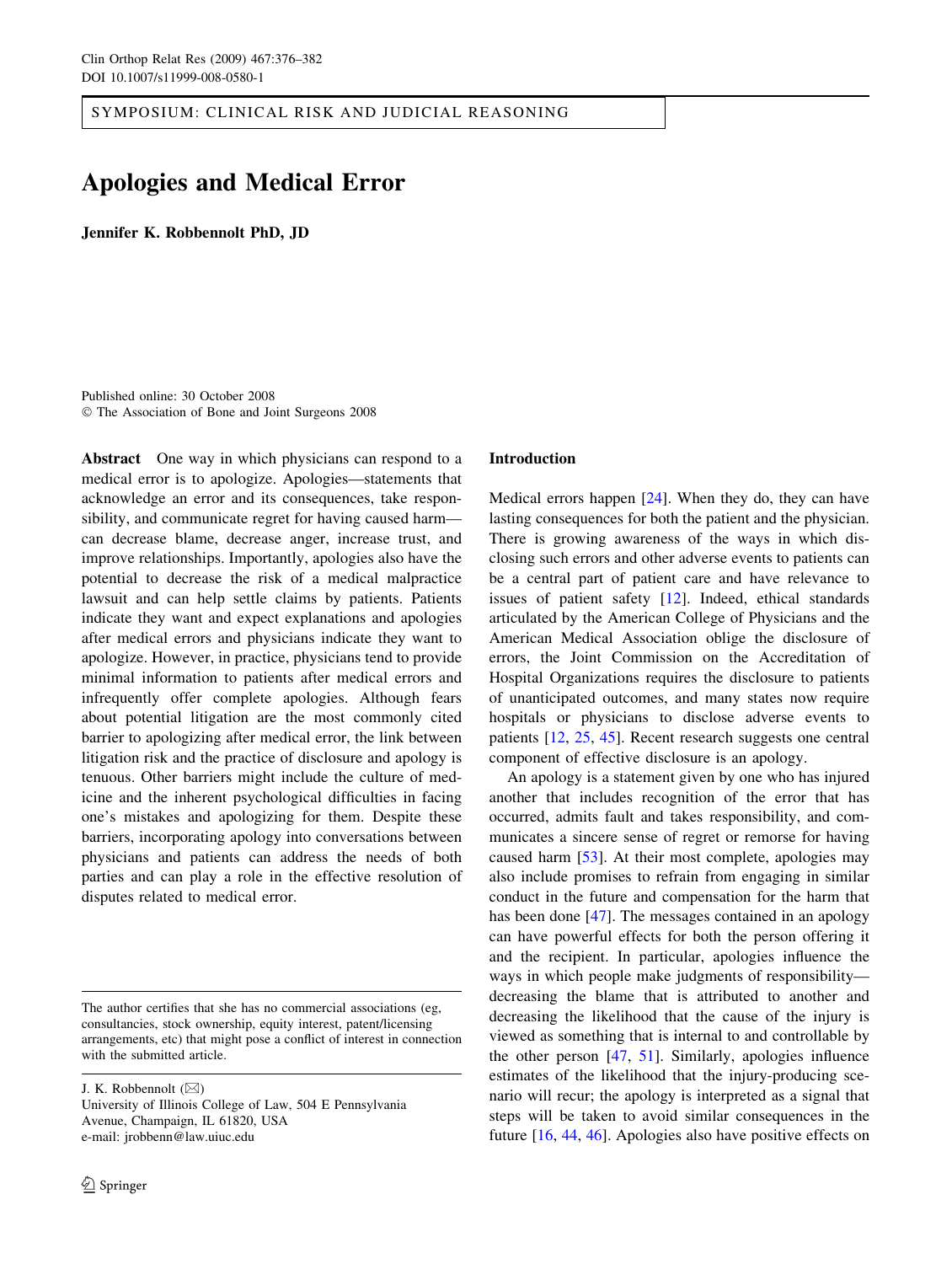expectations and intentions for a future relationship between the parties [\[38](#page-6-0), [39,](#page-6-0) [44,](#page-6-0) [46\]](#page-6-0), play a role in restoring trust [\[38](#page-6-0), [39\]](#page-6-0), reduce negative emotional reactions such as anger [\[16](#page-5-0), [44,](#page-6-0) [46](#page-6-0), [51](#page-6-0)], induce favorable physiological responses in both parties [\[59](#page-6-0)], and reduce antagonistic responses [\[16](#page-5-0), [42](#page-6-0), [44](#page-6-0), [46\]](#page-6-0).

Although there has been growing interest in the role of apologies in the resolution of disputes generally [\[7](#page-5-0)], apologies would seem to have particular relevance to the resolution of disputes in the context of health care and medical error. The relationship between the physician and patient is one that involves considerable intimacy, vulnerability, and trust. When a patient is injured by a medical error, this relationship can be injured as well, even as patients may be in need of continuing care [\[37](#page-6-0)]. Incorporating apology into conversations between physicians and patients can address the needs of both patients and physicians and is consistent with the ethics of the medical profession, ethics that focus on the necessity for trust between physician and patient.

## Apologies and Patients

Patients, of course, worry about bad outcomes of medical treatment, including bad outcomes that result from medical error. Patients indicate they care about understanding what has happened to them, about receiving apologies, and about preventing similar errors in the future. Witman and colleagues [\[58\]](#page-6-0) asked patients to evaluate a number of scenarios describing medical errors from the perspective of the injured patient. Almost all the patients (98%) indicated they ''desired or expected the physician's active acknowledgement of an error. This ranged from a simple acknowledgement of the error to various forms of apology'' [\[58](#page-6-0)]. In a similar survey, Mazor and colleagues [[39\]](#page-6-0) found most (88%) of the surveyed members of a healthcare plan ''would want the doctor to tell [them] that he or she was sincerely sorry.''

Focus groups with patients have indicated similar preferences. Gallagher and colleagues [[13\]](#page-5-0) found patients desire and expect to be informed promptly about a medical error; to be given information about what occurred, why and how it occurred, how their health will be affected, and what steps will be taken to prevent future harm; and to receive an apology that signals a sense of regret and a desire to do better going forward. Indeed, they found ''[m]any patients said they would be less upset if the physician disclosed the error honestly and compassionately and apologized…[and]…that explanations of the error that were incomplete or evasive would increase their distress'' [\[13](#page-5-0)]. Patients also prefer that such communication occur without a need for prompting on their part [\[13](#page-5-0)].

Consistent with what patients say they would expect after a medical error, studies of patients who file suit find litigants are motivated to find out what happened and to prevent future injury, motivations that implicate apologies. For example, Vincent and colleagues [[54\]](#page-6-0) surveyed medical malpractice claimants about the reasons they filed suit. Over 90% of respondents indicated they wanted to prevent the same thing from happening to someone else, to receive an explanation for what had happened, or for the doctors to realize what they had done. Of the respondents who thought something could have been done to prevent the lawsuit, approximately 40% reported that if they had received an explanation and apology, they would not have felt the need to file suit [\[54](#page-6-0)]. Similarly, among the reasons that claimants interviewed by Hickson and colleagues [[18\]](#page-5-0) gave as motivating their lawsuits were the belief that ''the courtroom was the only forum in which they could find out what happened from the physicians who provided care'' (20%), the belief ''that physicians had failed to be completely honest with them about what happened, allowed them to believe things that were not true, or intentionally misled them'' (24%), and a desire to ''deter subsequent malpractice by the physician and/or to seek revenge'' (19%) [\[18](#page-5-0)]. Other studies have similarly found failure to provide explanations and poor communication generally are associated with litigation  $[1, 19, 21, 34, 35, 48]$  $[1, 19, 21, 34, 35, 48]$  $[1, 19, 21, 34, 35, 48]$  $[1, 19, 21, 34, 35, 48]$  $[1, 19, 21, 34, 35, 48]$  $[1, 19, 21, 34, 35, 48]$  $[1, 19, 21, 34, 35, 48]$  $[1, 19, 21, 34, 35, 48]$  $[1, 19, 21, 34, 35, 48]$  $[1, 19, 21, 34, 35, 48]$  $[1, 19, 21, 34, 35, 48]$  $[1, 19, 21, 34, 35, 48]$ .

Experimental studies also provide evidence that apologies may serve to facilitate settlement of claims. For example, in several studies, Mazor and her colleagues [[38,](#page-6-0) [39](#page-6-0)] asked members of a healthcare plan to take the role of a patient and to indicate how they would respond to an injury caused by medical error. They found patients were less likely to indicate they would seek legal advice when the physician assumed responsibility for the error, apologized, and outlined steps that would be taken to prevent recurrence [[38,](#page-6-0) [39\]](#page-6-0). Similarly, Witman and colleagues [[58\]](#page-6-0) found patients were less likely to indicate they would file a lawsuit if they were informed of an error than if they were not informed. In addition, experimental studies in the nonmedical context have found injured persons are more likely to adopt a settlement posture that improves the prospects for settlement and more likely to accept a particular offer of settlement when they have received an apology than when they have not [\[27](#page-5-0), [44](#page-6-0), [46](#page-6-0)].

## Apologies and Physicians

Physicians, like patients, are profoundly affected by medical errors; physicians worry about harm caused to patients; are anxious about the consequences of error for their reputations, fearing that patients and colleagues will no longer trust and respect them; experience distress, feelings of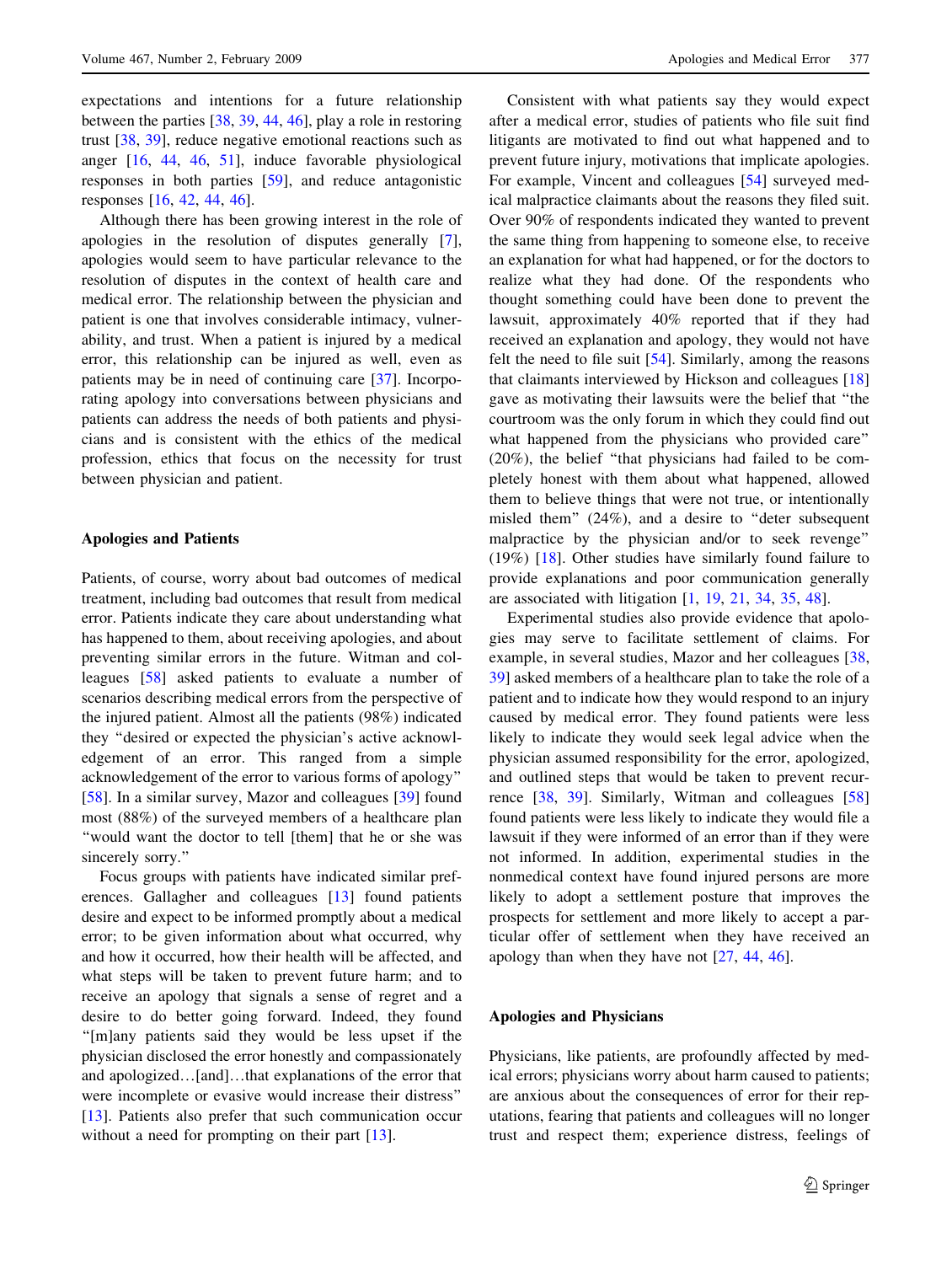guilt, and loss of self-confidence; and are anxious about the possibility of a lawsuit [[6,](#page-5-0) [13,](#page-5-0) [20,](#page-5-0) [57](#page-6-0)]. Indeed, physicians describe the ''sickening realization of making a bad mistake'' [[60\]](#page-6-0) and the sense of dread on realizing that one has made an error [[13\]](#page-5-0).

Many physicians express the desire to apologize to patients when an error has occurred [[13\]](#page-5-0). However, there is a disconnect between patients and physicians in their expectations and attitudes about the communication they will have after a medical error. In contrast to the desires and expectations of patients for disclosure and apology, there is evidence many physicians tend to provide minimal information about what happened, what led to the error, or what might be done differently in the future; to choose their words carefully so as to avoid being explicit about the error; and to believe patients who want more information will ask for it to be provided [\[13](#page-5-0)]. Similarly, there is evidence that providers are reluctant to make any offers of compensation for medical errors unless and until a lawsuit is filed [\[2](#page-5-0), [15](#page-5-0), [23,](#page-5-0) [43\]](#page-6-0).

Despite the potential benefits of apologizing, apologies are not frequently given and there is wide variation in physicians' tendencies to offer apologies in the wake of medical error. For example, in one survey, only one-third of both physician and nonphysician respondents who had experienced a medical error in their family reported they had received an explanation or an apology for what had happened [[3\]](#page-5-0). Another survey of patients who brought suit found 40% reported not receiving an explanation; in only 13% of cases did patients report responsibility for what had happened was accepted either in part or in full and in only 15% of cases did patients report receiving an apology [\[54](#page-6-0)].

Similarly, in a study of error disclosure by surgeons to standardized patients, the researchers found wide variation in disclosure practices [\[5](#page-5-0)]. Some surgeons (57%) explicitly referred to the error as an ''error'' or a ''mistake''; others either described the event as a ''complication'' or ''problem'' (27%) or did not indicate the outcome was preventable (16%). Many, but not all, surgeons (65%) took responsibility for the error; some independently, but others only after pressed by the patient. Fewer than half of the surgeons (47%) offered some expression of apology or regret to the patient; these expressions ranged from explicit apologies for the error to much less direct statements of regret ("I'm sorry to have to tell you this..."). Very few, only 8%, assured the patient the error would be examined with an eye toward preventing harm in the future [[5\]](#page-5-0).

Another study examined both medical and surgical physicians' self-reported responses to error scenarios and found physicians reported wide variation in whether they would apologize after a medical error; almost two-thirds (61%) indicated they would express regret for the adverse outcome, one-third (33%) reported they would apologize in a way that explicitly acknowledged the error, and a few  $(6%)$  would offer no apology at all [\[11](#page-5-0)]. The inclination to offer an apology was even smaller when the error was one that would be less apparent to the patient. Surgical specialists were considerably less likely than medical specialists to apologize [\[11](#page-5-0)].

Similar variation was apparent in physicians' inclination to discuss error prevention, with most (54%) providing general assurances that future errors would be prevented, some (37%) describing in more detail what steps would be taken, and a few (9%) providing no information about prevention. Again, surgical specialists were considerably less likely to report they would discuss with patients steps that would be taken to prevent future error  $[11]$  $[11]$ .

#### Barriers to Apologies After Medical Error

Perhaps the most commonly cited barrier to disclosure and apology by physicians and risk managers is fear of litigation or legal liability [\[13](#page-5-0), [30](#page-5-0)]. At the same time, however, the link between the risk of litigation and willingness to disclose has not been established. In particular, reluctance to disclose error does not appear to be correlated over time with the likelihood of litigation; "the historical evidence indicates that there was never much ex post communication with patients, even when liability risk was low" [\[22](#page-5-0)]. Similarly, one recent study found physicians practicing in different jurisdictions (the United States and Canada) reported a similar likelihood of having disclosed a serious error to a patient [\[14](#page-5-0)]. Although physicians across jurisdictions perceived differences in their chances of being sued, their beliefs about disclosure were similar [\[14](#page-5-0)]. Instead, variation in individual physicians' beliefs about the relationship between disclosure and litigation was related to the likelihood of disclosure [[11,](#page-5-0) [14\]](#page-5-0). Comparisons of litigation and disclosure rates in the United States and the United Kingdom have reached similar conclusions [[22\]](#page-5-0).

Moreover, it is not at all clear that apologies pose the litigation risk that is often feared. First, as a general matter, empirical research has demonstrated both that most injured patients do not file lawsuits [[23,](#page-5-0) [43\]](#page-6-0) and that physicians tend to substantially overestimate the risk of being sued [\[31](#page-5-0)]. Second, as noted previously, there is evidence that apologies tend to diminish blame and make injured patients less likely to sue and more willing to settle when they do. Third, although there has been little empirical examination of how apologies play out at trial [[4\]](#page-5-0), imagine the consequences of an apology for cases that still result in a trial: ''The long painful, shameful spectacle of the plaintiff lawyer trying to prove in public that the physician is negligent, a bad person, will not take place. The court's role will be limited to establishing just compensation. What is a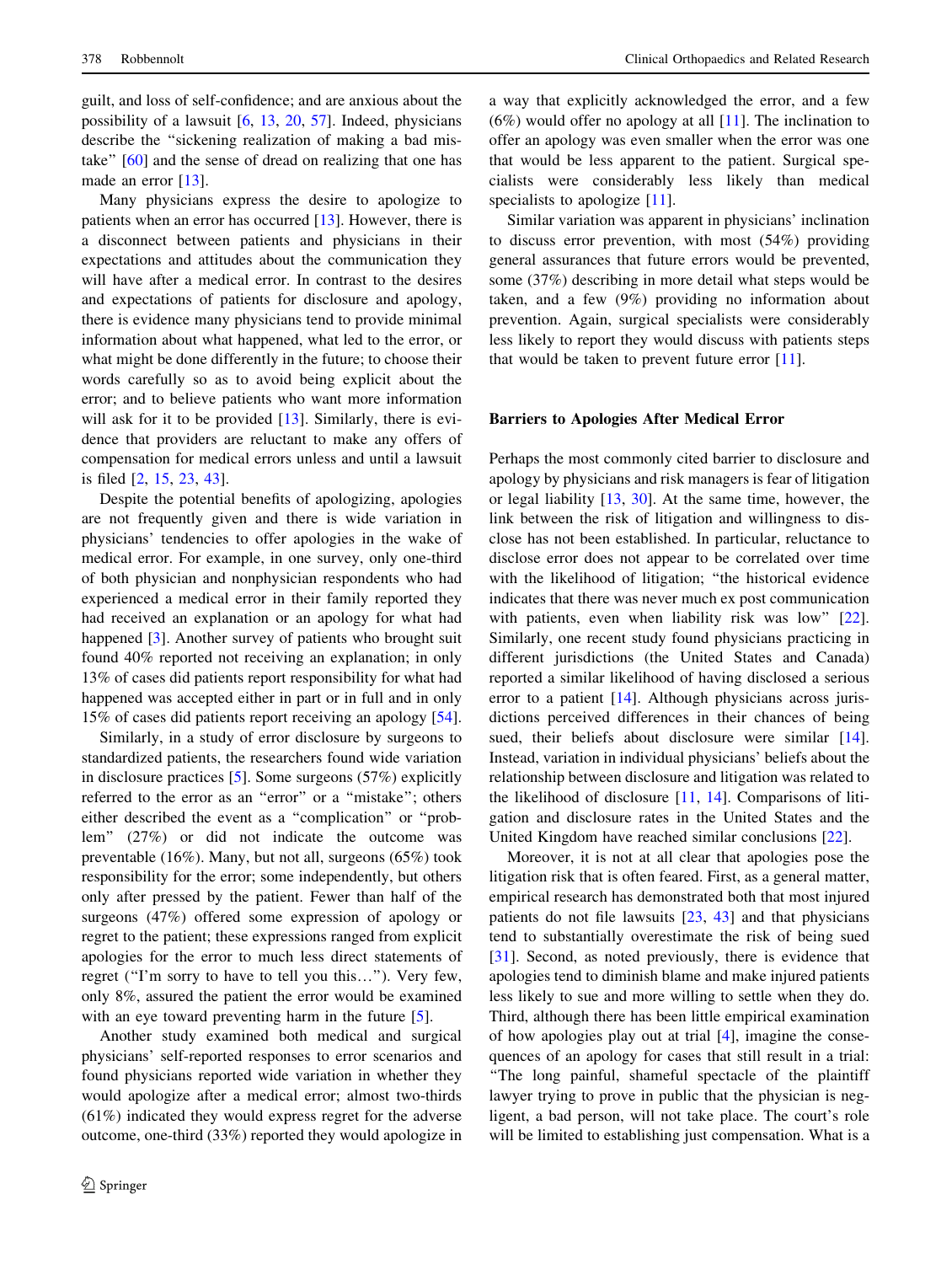jury likely to do with a physician who has been honest and also apologized? Judgments will most likely be far less costly'' [\[33](#page-5-0)].

Nonetheless, in part because physicians and other potential defendants fear their apologies might be interpreted as evidence tending to prove legal liability, over two-thirds of the states have enacted evidentiary rules that make some apologies inadmissible in court as evidence of liability. Many of these statutes are limited in their application to cases of medical error, whereas other versions more broadly encompass all civil cases (which would include cases involving medical error). These statutes vary in the scope of their coverage. Some statutes make inadmissible statements that express sympathy for the others' injuries while allowing the admission of statements that admit responsibility. Other statutes protect a wider range of statements, specifically making inadmissible statements that express "fault," "error," or "mistake" in addition to an expression of sympathy. A final category of statute protects ''apologies'' without further description [\[44,](#page-6-0) [46](#page-6-0)]. Because there has been little empirical examination of such statutes, it is not clear whether or in what ways these provisions will affect the apologizing for medical error.

Beyond the threat of litigation, then, there are a variety of barriers to disclosure and apology after medical errors. Gallagher and colleagues [\[14](#page-5-0)] suggest "the norms, values, and practices that constitute the culture of medicine'' may play a greater role in encouraging or inhibiting disclosure and apologies than does the risk of liability. In particular, a desire for and history of self-regulation and an expectation (by self, peers, and patients) of perfection may make it difficult to apologize for errors [\[55](#page-6-0)].

More generally, to admit that an error has occurred and to apologize for it is embarrassing and injurious to one's pride and requires one to come to grips with a threat to one's self-esteem. Acknowledging an error conflicts with a striving for perfection and can result in a sense of vulnerability [\[26](#page-5-0), [32\]](#page-5-0). Simply put, it is difficult to apologize. As Frenkel and Liebman [\[9](#page-5-0)] have noted, ''Apologies have a potential for healing that is matched only by the difficulty most people have in offering them.'' Indeed, physicians are reluctant to conclude that iatrogenic injury has occurred [\[56](#page-6-0)] and three-fourths of physicians agree that disclosing a serious medical error would be difficult to do [\[14](#page-5-0)].

Making a mistake that harms a patient can lead to uncomfortable feelings of cognitive dissonance; that is, it is hard to have confidence in one's competence as a healer and to simultaneously accept that one has caused harm to another (or that the system of which one is a part has caused harm) [[52\]](#page-6-0). Such feelings may be particularly difficult for physicians, because such ''[d]issonance is bothersome under any circumstance, but it is most painful to people when an important element of their self-concept is threatened—typically when they do something that is inconsistent with their view of themselves'' [\[52](#page-6-0)].

Finally, lack of certainty and skill about how to go about disclosing errors and apologizing for them may prevent many physicians from engaging in such conversations [[11,](#page-5-0) [22](#page-5-0)]. Many physicians have not been trained in how to effectively communicate with patients and, in particular, how to apologize after a medical error [[10\]](#page-5-0).

## Effective Apologies

As noted previously, apologies have the potential to contribute to the process of addressing medical errors, in particular playing a role in disclosure conversations between the physician and the patient. However, not all apologies are created equal or are equally appropriate in all circumstances.

One of the central features of an apology—the feature that distinguishes it from other ways of accounting for harm done such as offering an excuse—is the acceptance of responsibility for having caused harm. Indeed, apologies that accept responsibility are more effective than similar expressions that simply express sympathy [\[44](#page-6-0), [46](#page-6-0)]. Sincerely offered expressions of sympathy, however, can have many of the positive effects of apologies that accept responsibility, although not to the same degree [[44,](#page-6-0) [46\]](#page-6-0).

It is also the case that whether the apology is accompanied by an offer of compensation can influence its impact. The notion that appropriate compensation is relevant to apologies has been articulated by Bishop Desmond Tutu: ''If you take my pen and say you are sorry, but don't give me the pen back, nothing has happened'' [[2\]](#page-5-0). Adapting this notion to the medical context, Berlinger has argued, ''If a physician apologizes to an injured patient, if a physician genuinely fells remorse for having injured the patient, if a physician acknowledges that the mistake was her fault, but there are no provisions for fairly compensating the patient for the cost of medical care and lost wages resulting from the injury and no provisions for helping this physician to avoid injuring other patients, nothing has happened'' [[2\]](#page-5-0).

Finally, any apology that is extended must be sincerely offered. Sincere apologies for errors that have occurred are likely to be beneficial to both the patient and physician. However, as Miller has argued, ''[w]hen victims perceive apologies to be insincere and designed simply to 'cool them out,' they react with more rather than less indignation'' [\[40](#page-6-0)].

# Receptivity to Apologies in the Medical Profession

Several developments over the past few years signal an increasing receptivity within the medical profession to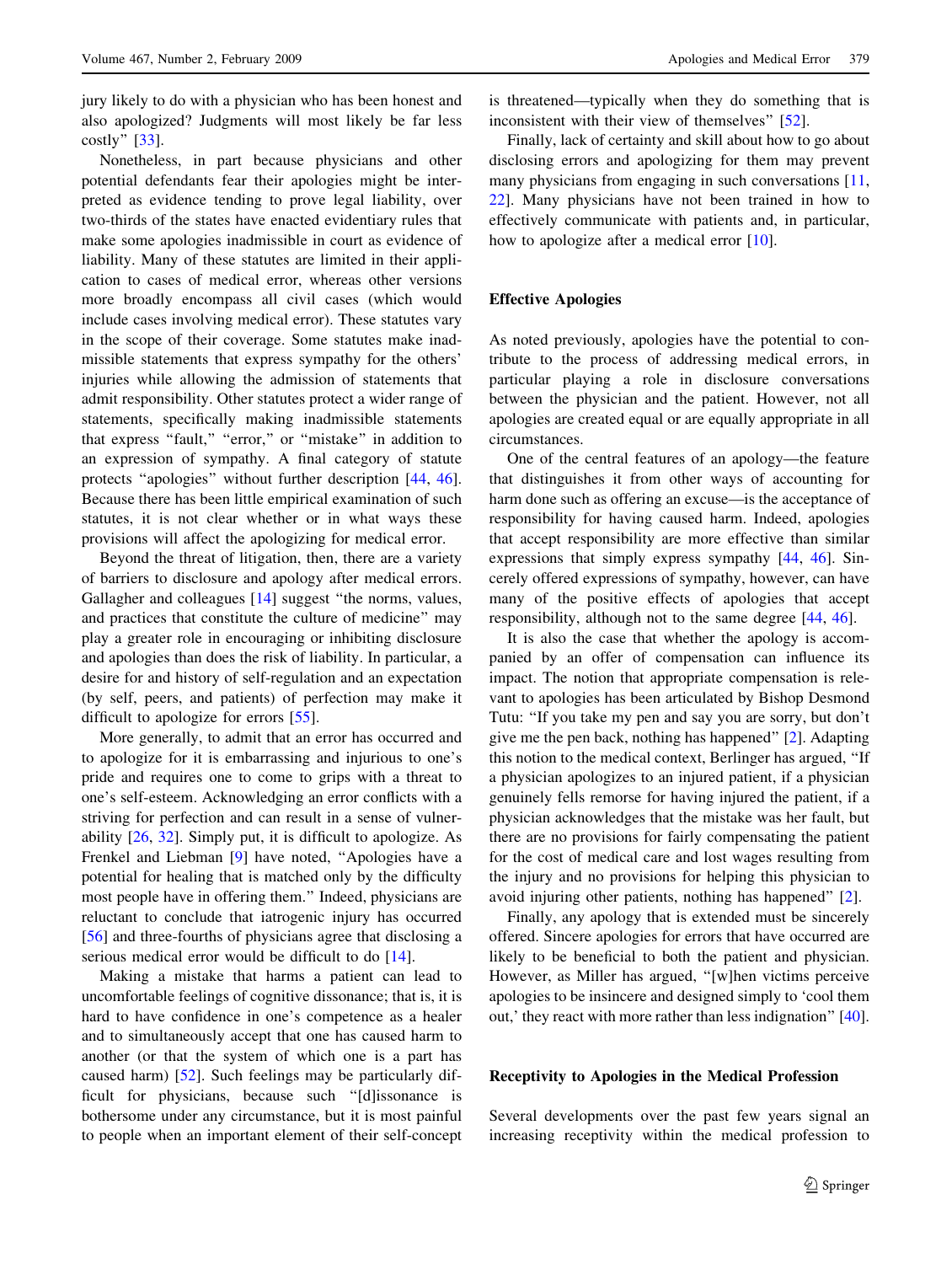apologizing to patients who have been injured by medical errors. First, a number of institutions have now had positive experiences with policies that entail disclosing and apologizing for medical errors. The most widely discussed example is the Veterans Affairs Medical Center in Lexington, KY. Under the hospital's policy, medical errors are disclosed to patients (whether or not the patient was already aware of the adverse event), apologies are offered, and a settlement is offered [\[29](#page-5-0)]. The hospital reports that the policy has resulted in improved relationships with patients, faster settlement of claims, and decreased litigation costs [[28\]](#page-5-0). The hospital also reports that although it was in the top 20% of Veterans' Affairs hospitals in terms of the number of claims paid during the first 7 years of the policy, it was among the lowest 25% of Veterans' Affairs hospitals with regard to total payments made to patients [\[29](#page-5-0)]. This suggests that although disclosure and apology may result in an increased volume of claims [[49\]](#page-6-0), total costs may decrease. Other hospitals (for example, University of Michigan Health System, Johns Hopkins, Children's Healthcare of Atlanta, Boston's Dana Farber Cancer Institute, and Massachusetts' Sturdy Memorial Hospital) as well as private insurers (eg, COPIC) report similar experiences [\[12](#page-5-0), [30,](#page-5-0) [61\]](#page-6-0).

Two recent statements suggest a formal broadening of this receptivity. In 2006, the National Quality Forum put forward an evidence-based safe practice guideline regarding the disclosure of serious unanticipated outcomes [[41\]](#page-6-0). In addition to recommending that disclosure include an explanation of what happened and the implications for the patient, a commitment to investigate, and feedback about such investigation, the guideline advises physicians to express regret to the patient when there is an adverse outcome and to apologize when there has been an error.

Similarly, the Full Disclosure Working Group of the Harvard Hospitals issued a consensus statement in 2006 that recommends caregivers ''acknowledge the event, express regret, and explain what happened. If an obvious error has been made, the caregiver should admit it, take responsibility for it, apologize, and express a commitment to finding out why it occurred'' [\[10](#page-5-0)].

Finally, some medical schools are now starting to incorporate training about error disclosure and apologies into the curriculum [[17](#page-5-0), [36](#page-6-0)]. Such training, both for medical students and practicing physicians, has the potential to effectively teach physicians the skills necessary for effective apologies. For example, one recent study using standardized patients to explore surgeons' disclosure skills and practices found 90% of the surgeons had no previous training in such skills, and the vast majority of them (93%) found the sessions to be a "very good or excellent educational experience'' [[5\]](#page-5-0).

## **Discussion**

The existing research suggests incorporating apologies as part of the disclosure of medical errors can benefit both patients and caregivers. In the medical context, however, not every unfavorable outcome is the result of medical error [\[50](#page-6-0)]. Moreover, it may be the case that the cause of an unfavorable outcome is not immediately clear and investigation is necessary to ascertain what went wrong. Thus, the appropriate communication may differ depending on the circumstances.

For example, an apology that accepts responsibility for an error and the harm caused may be most appropriate when it is clear that an error has caused harm. This is true whether the outcome was completely or partially caused by the error and whether the error occurred at the individual or systemic level. When, however, it is clear the adverse outcome was not the result of an error, an explanation of the cause of the complication coupled with an expression of regret for the outcome and sympathy for the patient's condition seems more appropriate.

Finally, when it is not clear what the source of the problem was, the caregiver should express regret and sympathy along with the assurance that an investigation will take place. Once that investigation has occurred, additional information should be provided to the patient along with an apology if error is discovered. Although an apology should be made relatively soon after the error occurs, an apology that is deferred until an investigation has been completed can be effective (particularly if coupled with appropriate communication along the way). Specifically, experimental studies have found apologies can be most satisfactory when the apologizer has taken the time to be able to articulate the nature of the error and its impact [\[8](#page-5-0)].

Of course, these distinctions may not always be completely clear. The source of an adverse outcome may be difficult to ascertain or the outcome may be multiply determined. However, in dealing with this complexity, physicians should recognize they tend to be disinclined to recognize error even when it occurs [[56\]](#page-6-0) and that there is a tendency to avoid directly apologizing even for clear errors [\[3](#page-5-0), [5](#page-5-0), [11\]](#page-5-0), and consciously attempt to counter these tendencies. In any case, a patient who sustains an adverse outcome should be provided with full information about the nature of the complication, his or her injuries and prognosis, and any resulting necessary treatment.

A thorough empirical examination of the role of apologies in addressing medical error and other adverse events has only just begun. Although the existing studies, drawing on data from the field and from experimental studies, demonstrate the potential for apologies to facilitate dispute resolution in this context, there is still much we do not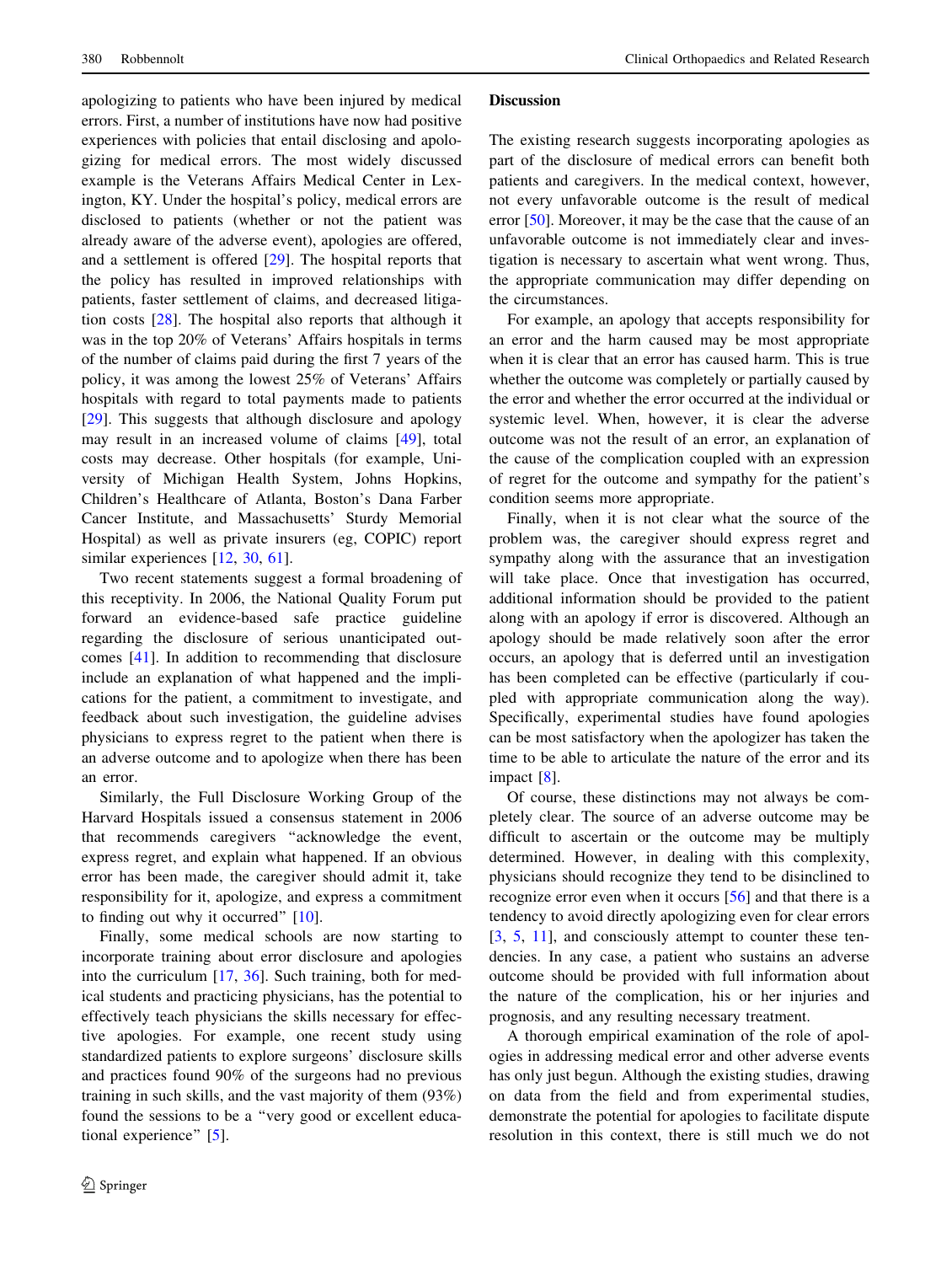<span id="page-5-0"></span>know. In particular, future research might examine physician decisions about whether and how to apologize; the effects of training about communication, disclosure, and apologies on physician apology and how such formal training interacts with the informal training physicians receive; and the effects of evidentiary rules on physician decisions to apologize.

Sincere apologies offered in the wake of a medical error may lead to a lessening of suffering for both patients and physicians in coping with the error and its consequences, contribute to improved relationships between physicians and patients such that these relationships are able to continue, and reduce costs by preventing lawsuits and facilitate the settlement of valid claims. Continuing empirical examination of the complexities of apologies in the context of medical error is a positive step and is likely to be a valuable contribution to the discussion.

Acknowledgments I thank David Hyman for his helpful comments on a previous version of this article.

## References

- 1. Beckman HB, Markakis KM, Suchman AL, Frankel RM. The doctor-patient relationship and malpractice: lessons from plaintiff depositions. Arch Intern Med. 1994;154:1365–1370.
- 2. Berlinger N. After Harm: Medical Error and the Ethics of Forgiveness. Baltimore, MD: Johns Hopkins University Press; 2005;31:61–62.
- 3. Blendon RJ, DesRoches CM, Brodie M, Benson JM, Rosen AB, Schneider E, Altman DE, Zapert K, Herrmann MJ, Steffenson AE. Views of practicing physicians and the public on medical errors. N Engl J Med. 2002;347:1933–1940.
- 4. Bornstein BH, Rung LM, Miller MK. The effects of defendant remorse on mock juror decisions in a malpractice case. Behav Sci Law. 2002;20:393–409.
- 5. Chan DK, Gallagher TH, Reznick R, Levinson W. How surgeons disclose medical error to patients: a study using standardized patients. Surgery. 2005;138:851–858.
- 6. Christensen JF, Levinson W, Dunn PM. The heart of darkness: the impact of perceived mistakes on physicians. J Gen Intern Med. 1992;7:424–431.
- 7. Cohen JR. Advising clients to apologize. South Cal Law Rev. 1999;72:1009–1069.
- 8. Frantz CM, Bennigson C. Better late than early: the influence of timing on apology effectiveness. J Exp Soc Psychol. 2005;41: 201–207.
- 9. Frenkel DN, Liebman CB. Words that heal. Ann Intern Med. 2004;140:482–483.
- 10. Full Disclosure Working Group, Harvard University. When things go wrong: responding to adverse events. March 2006. Available at: [www.macoalition.org/documents/respondingToAdverseEvents.](http://www.macoalition.org/documents/respondingToAdverseEvents.pdf) [pdf](http://www.macoalition.org/documents/respondingToAdverseEvents.pdf). Accessed August 14, 2008.
- 11. Gallagher TH, Garbutt JM, Waterman AD, Flum DR, Larson EB, Waterman BM, Dunagan WC, Fraser VJ, Levinson W. Choosing your words carefully: how physicians would disclose harmful medical error to patients. Arch Intern Med. 2006; 166:1585–1593.
- 12. Gallagher TH, Studdert D, Levinson W. Disclosing harmful medical errors to patients. N Engl J Med. 2007;356:2713–2719.
- medical errors. JAMA. 2003;289:1001–1007. 14. Gallagher TH, Waterman AD, Garbutt JM, Kapp JM, Chan DK, Dunagan WC, Fraser VJ, Levinson W. US and Canadian physicians' attitudes and experiences regarding disclosing errors to
- patients. Arch Intern Med. 2006;166:1605–1611. 15. Gawande A. Better: A Surgeon's Notes on Performance. New
- York, NY: Picador; 2007:84–111. 16. Gold GJ, Weiner B. Remorse, confession, group identity, and expectancies about repeating a transgression. Basic Appl Social Psych. 2000;22:291–300.
- 17. Halbach JL, Sullivan LL. Teaching medical students about medical errors and patient safety: evaluation of a required curriculum. Acad Med. 2005;80:600–606.
- 18. Hickson GB, Clayton EW, Githens PB, Sloan FA. Factors that prompted families to file medical malpractice claims following perinatal injuries. JAMA. 1992;267:1359–1363.
- 19. Hickson GB, Federspiel CF, Pichert JW, Miller CS, Gauld-Jaeger J, Bost P. Patient complaints and malpractice risk. JAMA. 2002;287:2951–2957.
- 20. Hobgood C, Hevia A, Tamayo-Sarver JH, Weiner B, Riviello R. The influence of the causes and contexts of medical errors on emergency medicine residents' responses to their errors: an exploration. Acad Med. 2005;80:758–764.
- 21. Huycke LI, Huycke MM. Characteristics of potential plaintiffs in malpractice litigation. Ann Intern Med. 1994;120:792–798.
- 22. Hyman DA, Silver C. The poor state of health care quality in the US: is malpractice liability part of the problem or part of the solution? Cornell Law Rev. 2005;90:893–993.
- 23. Hyman DA, Silver C. Medical malpractice litigation and tort reform. Vanderbilt Law Rev. 2006;59:1085–1136.
- 24. Institute of Medicine. To Err Is Human: Building a Safer Health System. Washington, DC: National Academy Press; 1999.
- 25. Joint Commission on the Accreditation of Healthcare Organizations. Hospital Accreditation Standards. Standard RI.2.90. Oak Brook, IL: Joint Commission Resources; 2005.
- 26. Kaldjian LC, Jones EW, Rosenthal GE, Tripp-Reimer T, Hillis SL. An empirically derived taxonomy of factors affecting physicians' willingness to disclose medical errors. J Gen Intern Med. 2006;21:942–948.
- 27. Korobkin R, Guthrie C. Psychological barriers to litigation settlement: an experimental approach. Mich Law Rev. 1994;93:107– 192.
- 28. Kraman SS. A risk management program based on full disclosure and trust: does everyone win? Comp Ther. 2001;27:253–257.
- 29. Kraman SS, Hamm G. Risk management: extreme honesty may be the best policy. Ann Intern Med. 1999;131:963–967.
- 30. Lamb RM, Studdert DM, Bohmer RMJ, Berwick DM, Brennan TA. Hospital disclosure practices: results of a national study. Health Aff. 2003;22:73–83.
- 31. Lawthers AG, Localio AR, Laird NM, Lipsitz S, Hebert L, Brennan T. Physicians' perceptions of the risk of being sued. J Health Polit Pol Law. 1992;17:463–482.
- 32. Lazare A. On Apology. New York, NY: Oxford University Press; 2004:159–169.
- 33. Leape LL. Understanding the power of apology: how saying 'I'm sorry' helps heal patients and caregivers. Focus on Patient Safety: Newsletter of the National Patient Safety Foundation. 2005;8:1– 3.
- 34. Lester GW, Smith SG. Listening and talking to patients: a remedy for malpractice suits? West J Med. 1993;158:268–272.
- 35. Levinson W, Roter DL, Mullooly JP, Dull VT, Frankel RM. Physician-patient communication: the relationship with malpractice claims among primary care physicians and surgeons. JAMA. 1997;177:553–559.